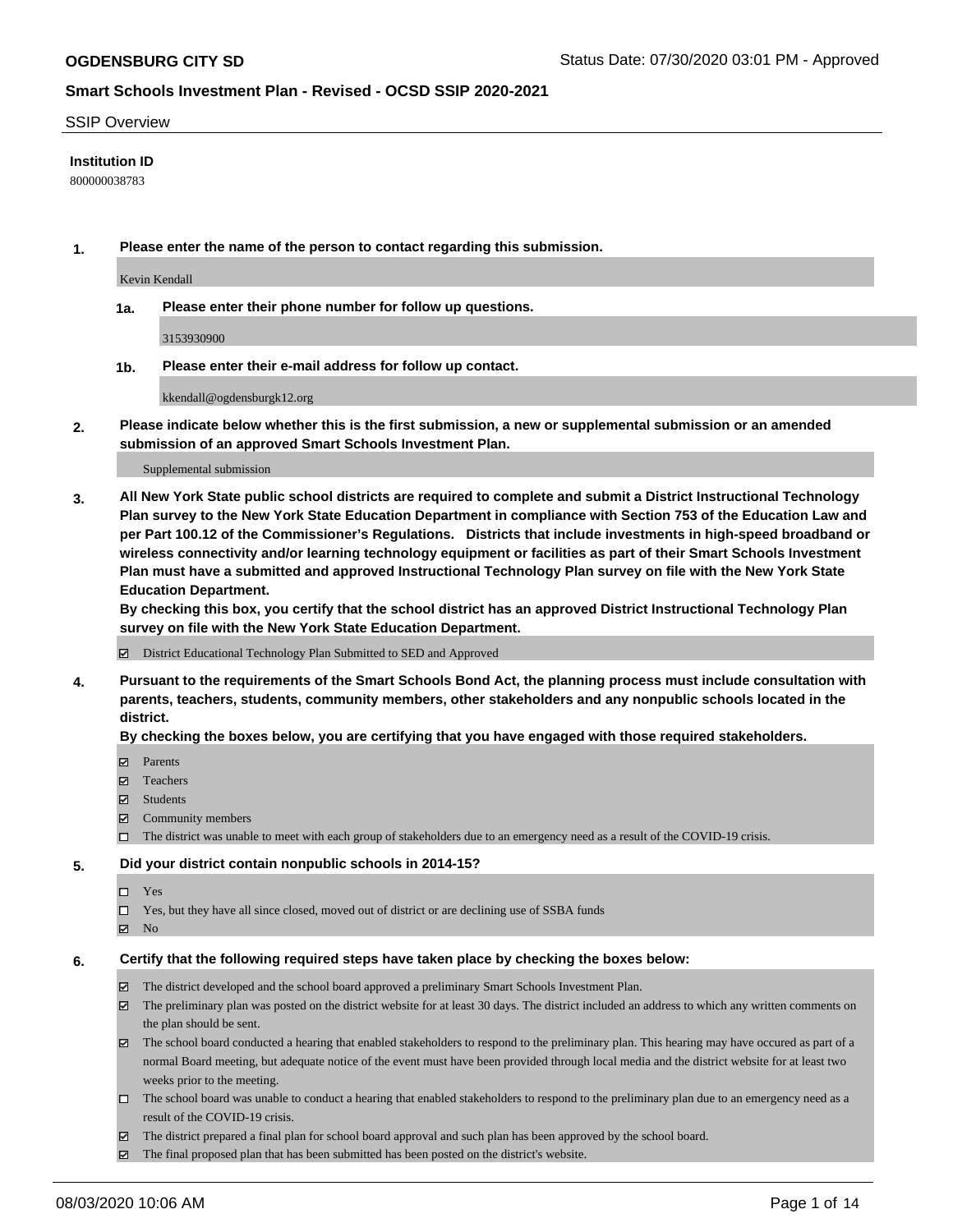SSIP Overview

**6a. Please upload the proposed Smart Schools Investment Plan (SSIP) that was posted on the district's website, along with any supporting materials. Note that this should be different than your recently submitted Educational Technology Survey. The Final SSIP, as approved by the School Board, should also be posted on the website and remain there during the course of the projects contained therein.**

Smart Schools Investment Plan 20-21.pdf

**6b. Enter the webpage address where the final Smart Schools Investment Plan is posted. The Plan should remain posted for the life of the included projects.**

https://www.ogdensburgk12.org/site/handlers/filedownload.ashx?moduleinstanceid=5161&dataid=4500&FileName=Smart%20Schools.pdf

**7. Please enter an estimate of the total number of students and staff that will benefit from this Smart Schools Investment Plan based on the cumulative projects submitted to date.**

1,942

**8. An LEA/School District may partner with one or more other LEA/School Districts to form a consortium to pool Smart Schools Bond Act funds for a project that meets all other Smart School Bond Act requirements. Each school district participating in the consortium will need to file an approved Smart Schools Investment Plan for the project and submit a signed Memorandum of Understanding that sets forth the details of the consortium including the roles of each respective district.**

 $\Box$  The district plans to participate in a consortium to partner with other school district(s) to implement a Smart Schools project.

### **9. Please enter the name and 6-digit SED Code for each LEA/School District participating in the Consortium.**

| <sup>1</sup> Partner LEA/District | <b>ISED BEDS Code</b> |
|-----------------------------------|-----------------------|
| (No Response)                     | (No Response)         |

### **10. Please upload a signed Memorandum of Understanding with all of the participating Consortium partners.**

(No Response)

**11. Your district's Smart Schools Bond Act Allocation is:**

\$2,264,871

#### **12. Final 2014-15 BEDS Enrollment to calculate Nonpublic Sharing Requirement**

|            | Public Enrollment | Nonpublic Enrollment | Total Enrollment | I Nonpublic Percentage |
|------------|-------------------|----------------------|------------------|------------------------|
| Enrollment | ,585              |                      | .585.00          | 0.00                   |

**13. This table compares each category budget total, as entered in that category's page, to the total expenditures listed in the category's expenditure table. Any discrepancies between the two must be resolved before submission.**

|                                          | Sub-Allocations | <b>Expenditure Totals</b> | <b>Difference</b> |
|------------------------------------------|-----------------|---------------------------|-------------------|
| <b>School Connectivity</b>               | 0.00            | 0.00                      | 0.00              |
| Connectivity Projects for<br>Communities | 0.00            | 0.00                      | 0.00              |
| Classroom Technology                     | 440,000.00      | 440,000.00                | 0.00              |
| Pre-Kindergarten Classrooms              | 0.00            | 0.00                      | 0.00              |
| Replace Transportable<br>Classrooms      | 0.00            | 0.00                      | 0.00              |
| High-Tech Security Features              | 0.00            | 0.00                      | 0.00              |
| Nonpublic Loan                           | 0.00            | 0.00                      | 0.00              |
| Totals:                                  |                 |                           |                   |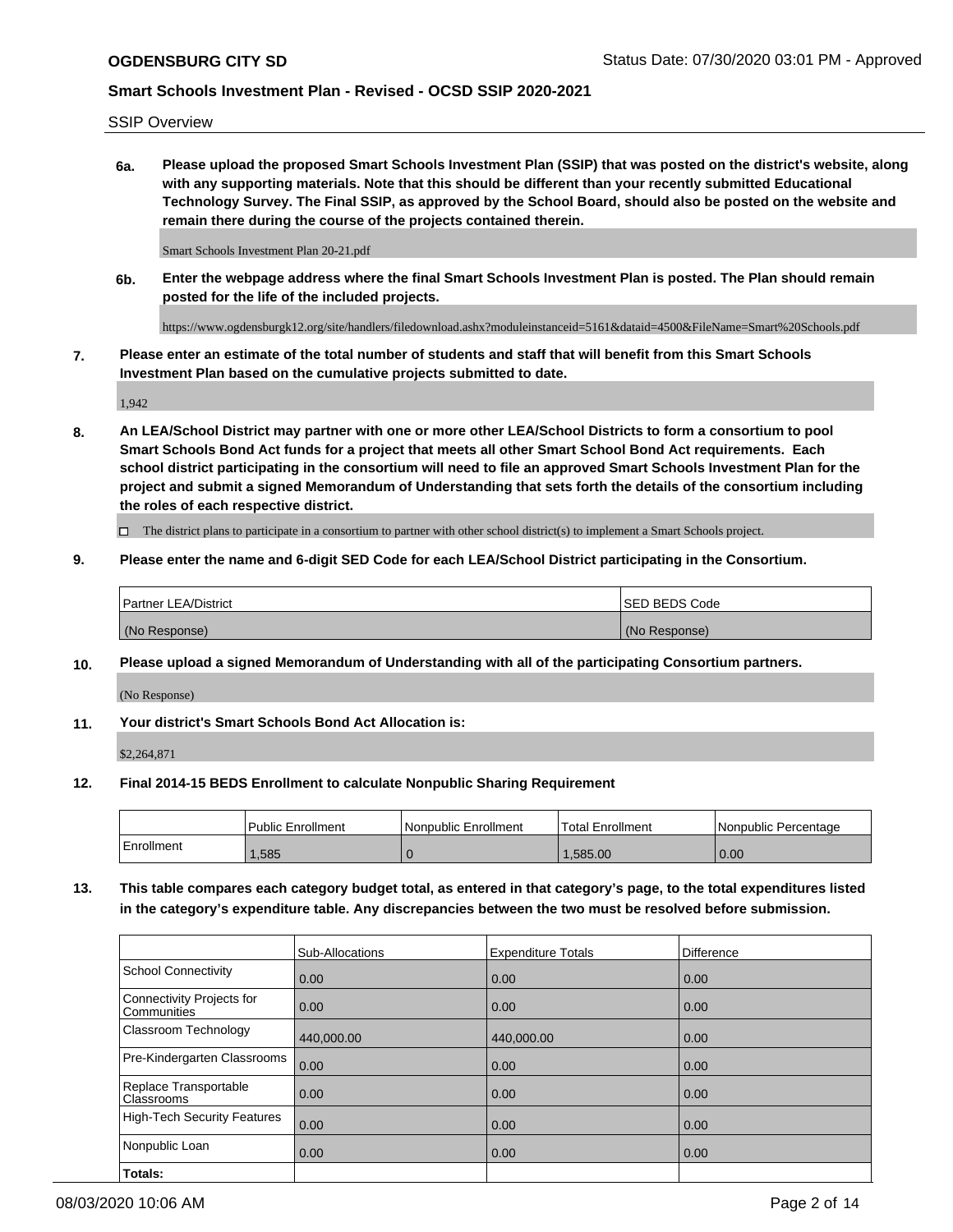SSIP Overview

| 440,000         | 440.000                 | 0                 |
|-----------------|-------------------------|-------------------|
| Sub-Allocations | Totals<br>l Expenditure | <b>Difference</b> |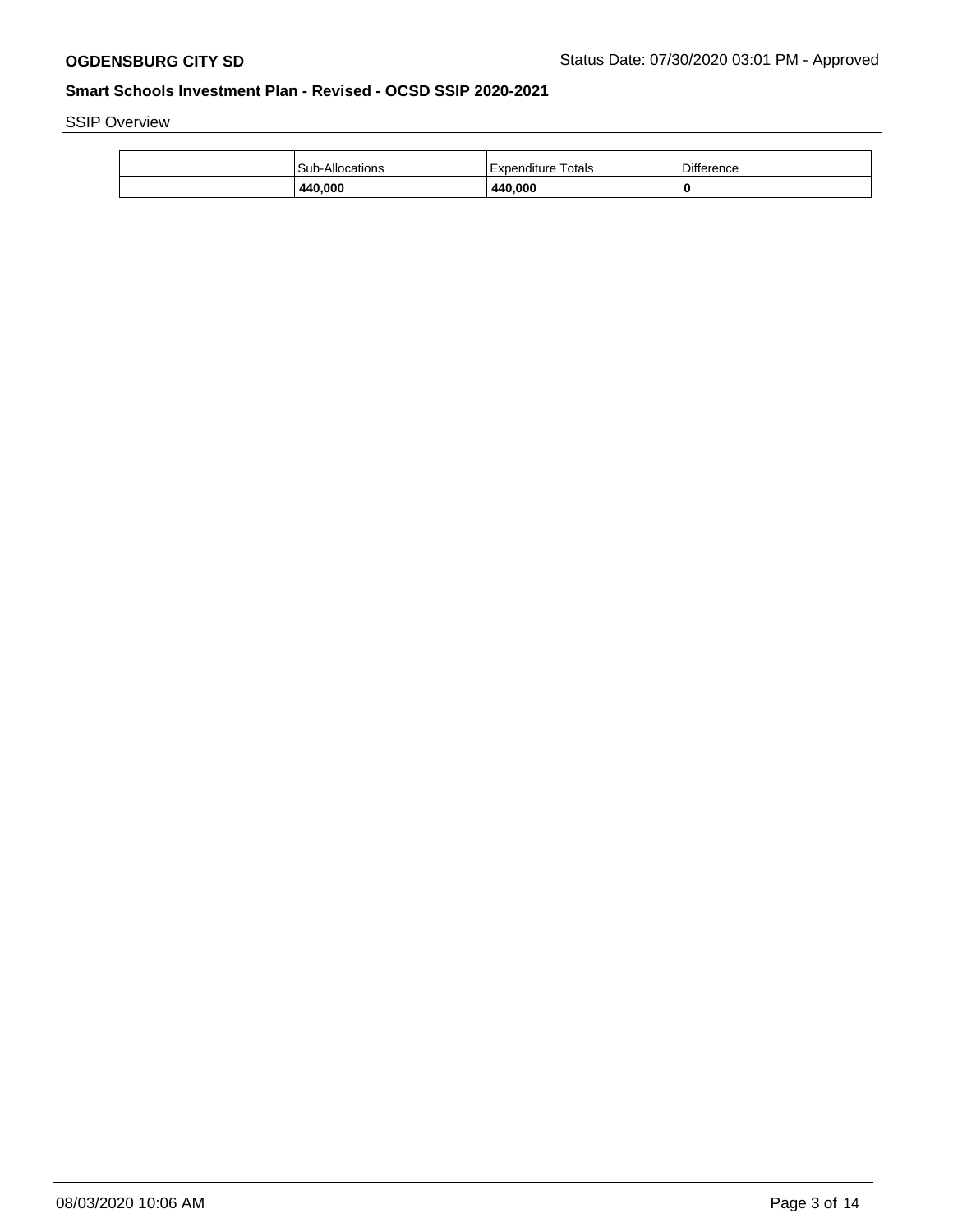School Connectivity

- **1. In order for students and faculty to receive the maximum benefit from the technology made available under the Smart Schools Bond Act, their school buildings must possess sufficient connectivity infrastructure to ensure that devices can be used during the school day. Smart Schools Investment Plans must demonstrate that:**
	- **• sufficient infrastructure that meets the Federal Communications Commission's 100 Mbps per 1,000 students standard currently exists in the buildings where new devices will be deployed, or**
	- **• is a planned use of a portion of Smart Schools Bond Act funds, or**
	- **• is under development through another funding source.**

**Smart Schools Bond Act funds used for technology infrastructure or classroom technology investments must increase the number of school buildings that meet or exceed the minimum speed standard of 100 Mbps per 1,000 students and staff within 12 months. This standard may be met on either a contracted 24/7 firm service or a "burstable" capability. If the standard is met under the burstable criteria, it must be:**

**1. Specifically codified in a service contract with a provider, and**

**2. Guaranteed to be available to all students and devices as needed, particularly during periods of high demand, such as computer-based testing (CBT) periods.**

**Please describe how your district already meets or is planning to meet this standard within 12 months of plan submission.**

(No Response)

**1a. If a district believes that it will be impossible to meet this standard within 12 months, it may apply for a waiver of this requirement, as described on the Smart Schools website. The waiver must be filed and approved by SED prior to submitting this survey.**

 $\Box$  By checking this box, you are certifying that the school district has an approved waiver of this requirement on file with the New York State Education Department.

**2. Connectivity Speed Calculator (Required). If the district currently meets the required speed, enter "Currently Met" in the last box: Expected Date When Required Speed Will be Met.**

|                  | l Number of     | Required Speed | Current Speed in | Expected Speed  | Expected Date                           |
|------------------|-----------------|----------------|------------------|-----------------|-----------------------------------------|
|                  | <b>Students</b> | In Mbps        | l Mbps           | to be Attained  | When Required                           |
|                  |                 |                |                  |                 | l Within 12 Months ISpeed Will be Met l |
| Calculated Speed | (No Response)   | 0.00           | (No Response)    | l (No Response) | l (No Response)                         |

**3. Describe how you intend to use Smart Schools Bond Act funds for high-speed broadband and/or wireless connectivity projects in school buildings.**

(No Response)

**4. Describe the linkage between the district's District Instructional Technology Plan and how the proposed projects will improve teaching and learning. (There should be a link between your response to this question and your responses to Question 1 in Section IV - NYSED Initiatives Alignment: "Explain how the district use of instructional technology will serve as a part of a comprehensive and sustained effort to support rigorous academic standards attainment and performance improvement for students."** 

**Your answer should also align with your answers to the questions in Section II - Strategic Technology Planning and the associated Action Steps in Section III - Action Plan.)**

(No Response)

**5. If the district wishes to have students and staff access the Internet from wireless devices within the school building, or in close proximity to it, it must first ensure that it has a robust Wi-Fi network in place that has sufficient bandwidth to meet user demand.**

**Please describe how you have quantified this demand and how you plan to meet this demand.**

(No Response)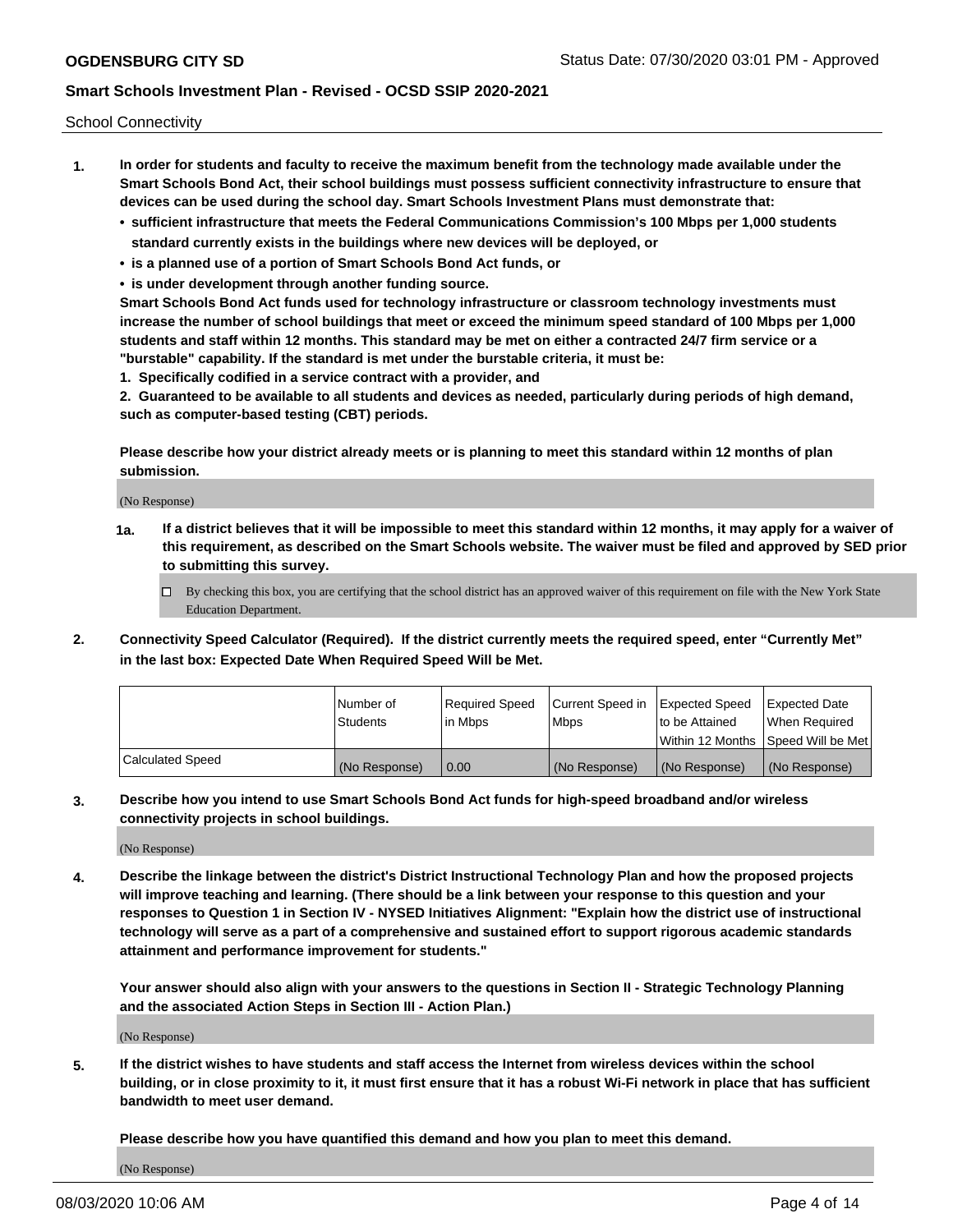School Connectivity

**6. Smart Schools plans with any expenditures in the School Connectivity category require a project number from the Office of Facilities Planning. Districts must submit an SSBA LOI and receive project numbers prior to submitting the SSIP. As indicated on the LOI, some projects may be eligible for a streamlined review and will not require a building permit.**

**Please indicate on a separate row each project number given to you by the Office of Facilities Planning.**

| Project Number |  |
|----------------|--|
| (No Response)  |  |

**7. Certain high-tech security and connectivity infrastructure projects may be eligible for an expedited review process as determined by the Office of Facilities Planning.**

### **Was your project deemed eligible for streamlined review?**

(No Response)

### **8. Include the name and license number of the architect or engineer of record.**

| Name          | License Number |
|---------------|----------------|
| (No Response) | (No Response)  |

### **9. Public Expenditures – Loanable (Counts toward the nonpublic loan calculation)**

| Select the allowable expenditure type.<br>Repeat to add another item under each type. | <b>PUBLIC</b> Items to be<br>l Purchased | Quantity           | Cost Per Item    | <b>Total Cost</b> |
|---------------------------------------------------------------------------------------|------------------------------------------|--------------------|------------------|-------------------|
| (No Response)                                                                         | (No Response)                            | l (No<br>Response) | (No<br>Response) | $\overline{0.00}$ |
|                                                                                       |                                          | 0                  | 0.00             |                   |

## **10. Public Expenditures – Non-Loanable (Does not count toward nonpublic loan calculation)**

| Select the allowable expenditure<br>type.<br>Repeat to add another item under<br>each type. | <b>PUBLIC</b> Items to be purchased | Quantity      | Cost per Item | <b>Total Cost</b> |
|---------------------------------------------------------------------------------------------|-------------------------------------|---------------|---------------|-------------------|
| (No Response)                                                                               | (No Response)                       | (No Response) | (No Response) | 0.00              |
|                                                                                             |                                     |               | 0.00          |                   |

#### **11. Final 2014-15 BEDS Enrollment to calculate Nonpublic Sharing Requirement (no changes allowed.)**

|            | Public Enrollment | l Nonpublic Enrollment | <b>Total Enrollment</b> | Nonpublic Percentage |
|------------|-------------------|------------------------|-------------------------|----------------------|
| Enrollment | ,585              |                        | .585.00                 | 0.00                 |

### **12. Total Public Budget - Loanable (Counts toward the nonpublic loan calculation)**

|                                                      | Public Allocations | <b>Estimated Nonpublic Loan</b><br>Amount | Estimated Total Sub-Allocations |
|------------------------------------------------------|--------------------|-------------------------------------------|---------------------------------|
| Network/Access Costs                                 | (No Response)      | 0.00                                      | 0.00                            |
| School Internal Connections and<br><b>Components</b> | (No Response)      | 0.00                                      | 0.00                            |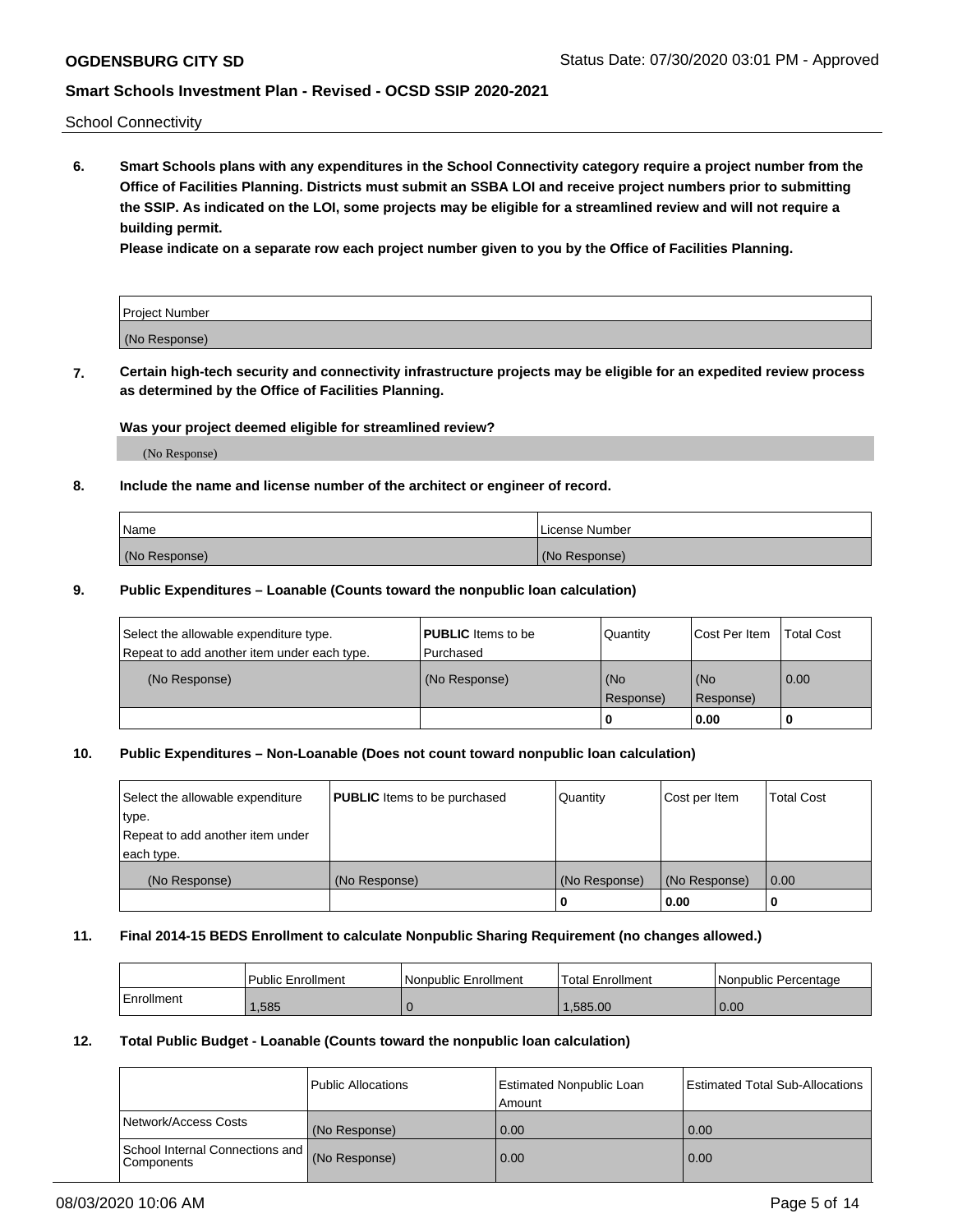School Connectivity

|                | Public Allocations | <b>Estimated Nonpublic Loan</b><br>l Amount | <b>Estimated Total Sub-Allocations</b> |
|----------------|--------------------|---------------------------------------------|----------------------------------------|
| l Other        | (No Response)      | 0.00                                        | 0.00                                   |
| <b>Totals:</b> | 0.00               | 0                                           |                                        |

## **13. Total Public Budget – Non-Loanable (Does not count toward the nonpublic loan calculation)**

| Sub-<br>Allocation |
|--------------------|
| (No Response)      |
| (No Response)      |
| (No Response)      |
| (No Response)      |
| (No Response)      |
| (No Response)      |
| (No Response)      |
| 0.00               |
|                    |

# **14. School Connectivity Totals**

|                          | Total Sub-Allocations |
|--------------------------|-----------------------|
| Total Loanable Items     | 0.00                  |
| Total Non-Ioanable Items | 0.00                  |
| Totals:                  | 0                     |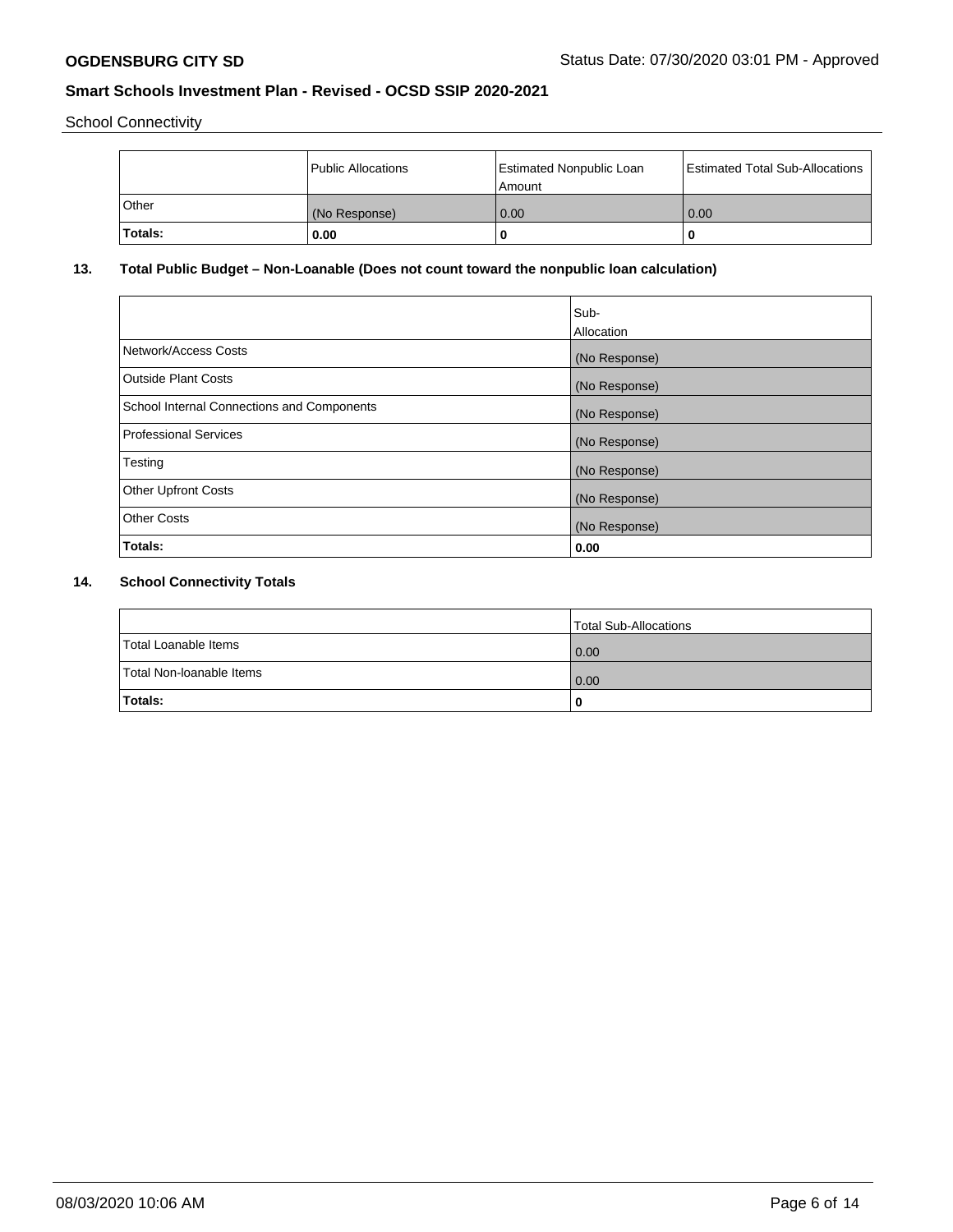Community Connectivity (Broadband and Wireless)

**1. Describe how you intend to use Smart Schools Bond Act funds for high-speed broadband and/or wireless connectivity projects in the community.**

(No Response)

**2. Please describe how the proposed project(s) will promote student achievement and increase student and/or staff access to the Internet in a manner that enhances student learning and/or instruction outside of the school day and/or school building.**

(No Response)

**3. Community connectivity projects must comply with all the necessary local building codes and regulations (building and related permits are not required prior to plan submission).**

 $\Box$  I certify that we will comply with all the necessary local building codes and regulations.

**4. Please describe the physical location of the proposed investment.**

(No Response)

**5. Please provide the initial list of partners participating in the Community Connectivity Broadband Project, along with their Federal Tax Identification (Employer Identification) number.**

| <b>Project Partners</b> | l Federal ID # |
|-------------------------|----------------|
| (No Response)           | (No Response)  |

**6. Please detail the type, quantity, per unit cost and total cost of the eligible items under each sub-category.**

| Select the allowable expenditure | Item to be purchased | Quantity      | Cost per Item | <b>Total Cost</b> |
|----------------------------------|----------------------|---------------|---------------|-------------------|
| type.                            |                      |               |               |                   |
| Repeat to add another item under |                      |               |               |                   |
| each type.                       |                      |               |               |                   |
| (No Response)                    | (No Response)        | (No Response) | (No Response) | 0.00              |
|                                  |                      | U             | 0.00          |                   |

**7. If you are submitting an allocation for Community Connectivity, complete this table.**

**Note that the calculated Total at the bottom of the table must equal the Total allocation for this category that you entered in the SSIP Overview overall budget.**

|                                    | Sub-Allocation |
|------------------------------------|----------------|
| Network/Access Costs               | (No Response)  |
| Outside Plant Costs                | (No Response)  |
| <b>Tower Costs</b>                 | (No Response)  |
| <b>Customer Premises Equipment</b> | (No Response)  |
| <b>Professional Services</b>       | (No Response)  |
| Testing                            | (No Response)  |
| <b>Other Upfront Costs</b>         | (No Response)  |
| <b>Other Costs</b>                 | (No Response)  |
| Totals:                            | 0.00           |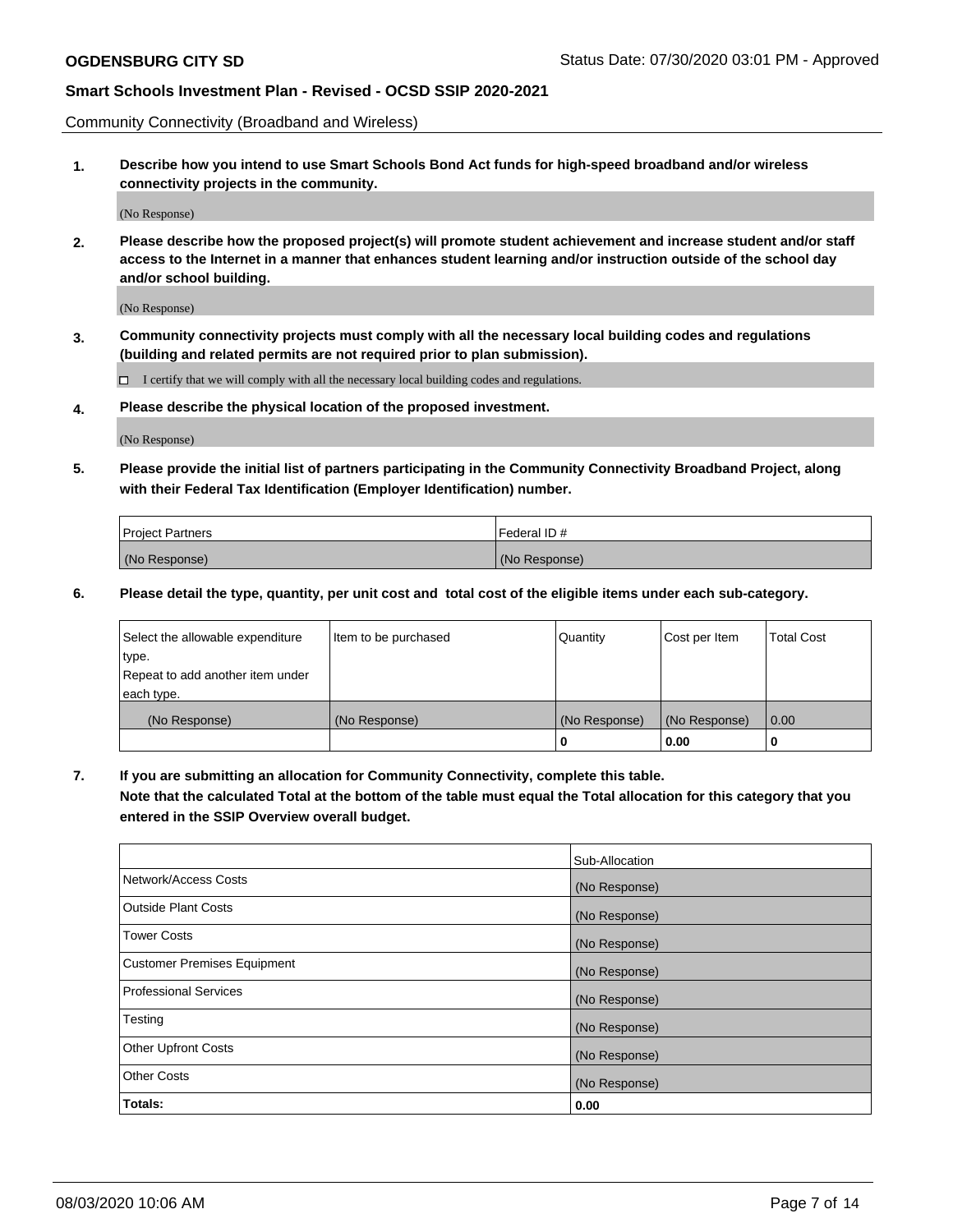### Classroom Learning Technology

**1. In order for students and faculty to receive the maximum benefit from the technology made available under the Smart Schools Bond Act, their school buildings must possess sufficient connectivity infrastructure to ensure that devices can be used during the school day. Smart Schools Investment Plans must demonstrate that sufficient infrastructure that meets the Federal Communications Commission's 100 Mbps per 1,000 students standard currently exists in the buildings where new devices will be deployed, or is a planned use of a portion of Smart Schools Bond Act funds, or is under development through another funding source. Smart Schools Bond Act funds used for technology infrastructure or classroom technology investments must increase the number of school buildings that meet or exceed the minimum speed standard of 100 Mbps per 1,000 students and staff within 12 months. This standard may be met on either a contracted 24/7 firm service or a "burstable" capability. If the standard is met under the burstable criteria, it must be:**

**1. Specifically codified in a service contract with a provider, and**

**2. Guaranteed to be available to all students and devices as needed, particularly during periods of high demand, such as computer-based testing (CBT) periods.**

**Please describe how your district already meets or is planning to meet this standard within 12 months of plan submission.**

We have already upgraded the district's WiFi, Core Switch and network capabilities. There have been no issues with performance or access during high demand times.

- **1a. If a district believes that it will be impossible to meet this standard within 12 months, it may apply for a waiver of this requirement, as described on the Smart Schools website. The waiver must be filed and approved by SED prior to submitting this survey.**
	- By checking this box, you are certifying that the school district has an approved waiver of this requirement on file with the New York State Education Department.
- **2. Connectivity Speed Calculator (Required). If the district currently meets the required speed, enter "Currently Met" in the last box: Expected Date When Required Speed Will be Met.**

|                  | l Number of<br>Students | Required Speed<br>l in Mbps | Current Speed in Expected Speed<br>l Mbps | to be Attained | <b>Expected Date</b><br>When Required<br> Within 12 Months  Speed Will be Met |
|------------------|-------------------------|-----------------------------|-------------------------------------------|----------------|-------------------------------------------------------------------------------|
| Calculated Speed | .585                    | 158.50                      | 200                                       | 200            | N/A                                                                           |

**3. If the district wishes to have students and staff access the Internet from wireless devices within the school building, or in close proximity to it, it must first ensure that it has a robust Wi-Fi network in place that has sufficient bandwidth to meet user demand.**

**Please describe how you have quantified this demand and how you plan to meet this demand.**

The Ogdensburg City School District has built a robust wireless network that permits students and staff to have authenticated access to a content filtered network. The district is using Cisco commercial grade 802.11 AC Access points in a density design model that permits all students to have simultaneous access to the network for educational use. The network is secure, and managed, with the ability for users to bring their own device into the environment. The wireless network is built on a solid Cisco network infrastructure supporting gigabit connectivity speeds between the users and the network and ten gigabit connection speeds between the network wiring closets and the core of the network.

**4. All New York State public school districts are required to complete and submit an Instructional Technology Plan survey to the New York State Education Department in compliance with Section 753 of the Education Law and per Part 100.12 of the Commissioner's Regulations.**

**Districts that include educational technology purchases as part of their Smart Schools Investment Plan must have a submitted and approved Instructional Technology Plan survey on file with the New York State Education Department.**

 $\boxtimes$  By checking this box, you are certifying that the school district has an approved Instructional Technology Plan survey on file with the New York State Education Department.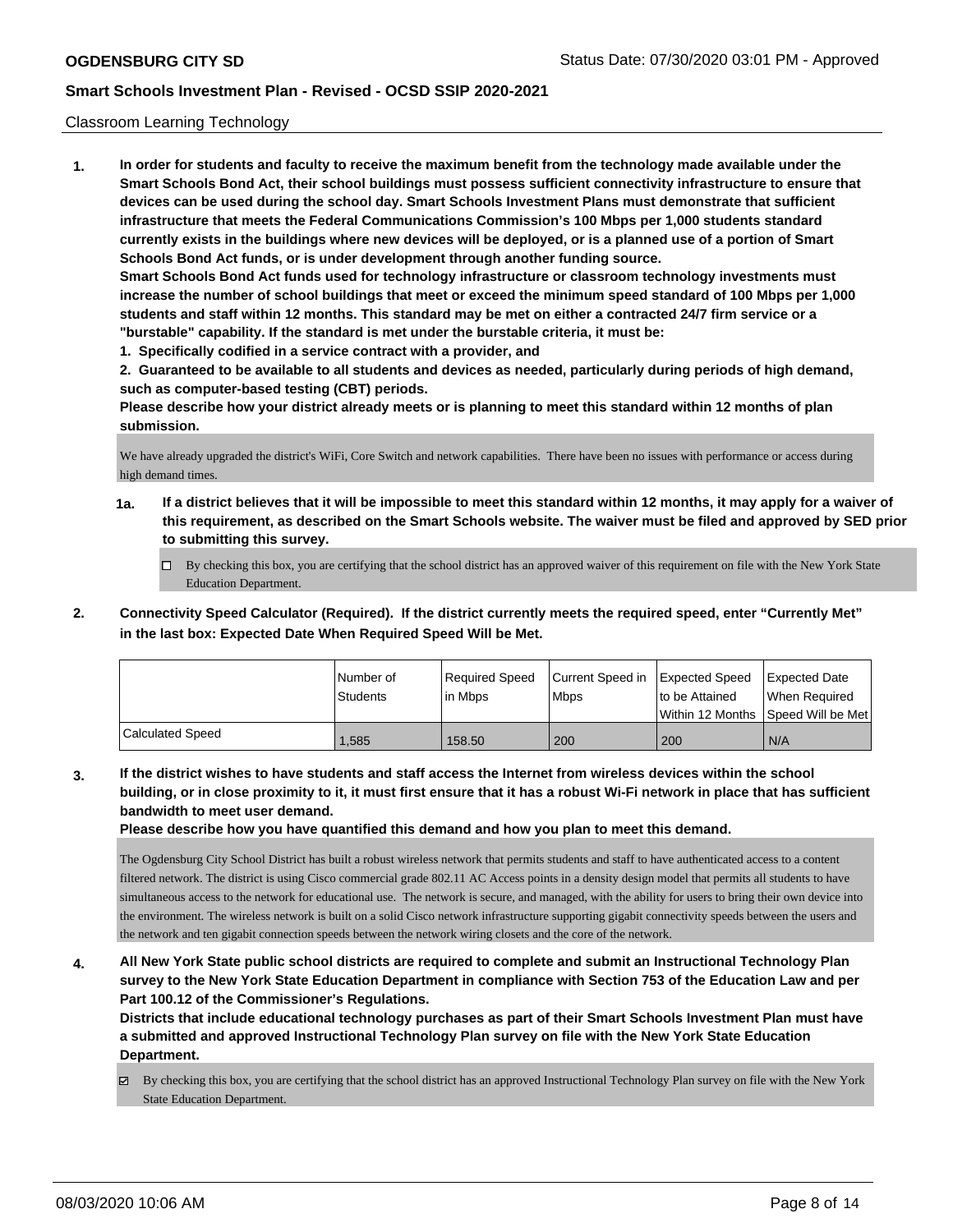### Classroom Learning Technology

**5. Describe the devices you intend to purchase and their compatibility with existing or planned platforms or systems. Specifically address the adequacy of each facility's electrical, HVAC and other infrastructure necessary to install and support the operation of the planned technology.**

We plan to purchase flat panel displays with this portion of our Smart Schools funding. Interactive whiteboard technology has become a central feature of our 21st Century classrooms. The laptops/desktops will be utilized to assess all students in grades 3-8 in ELA and Mathematics utilizing the CBT model required by NYS beginning in the 2019-2020 school year. Teachers will begin integrating the hardware to utilize for instructional purposes, as well. With the additional purchase of the Chromebooks, the district will be completely 1:1 for the fall of 2021.

### **6. Describe how the proposed technology purchases will:**

- **> enhance differentiated instruction;**
- **> expand student learning inside and outside the classroom;**
- **> benefit students with disabilities and English language learners; and**
- **> contribute to the reduction of other learning gaps that have been identified within the district.**

**The expectation is that districts will place a priority on addressing the needs of students who struggle to succeed in a rigorous curriculum. Responses in this section should specifically address this concern and align with the district's Instructional Technology Plan (in particular Question 2 of E. Curriculum and Instruction: "Does the district's instructional technology plan address the needs of students with disabilities to ensure equitable access to instruction, materials and assessments?" and Question 3 of the same section: "Does the district's instructional technology plan address the provision of assistive technology specifically for students with disabilities to ensure access to and participation in the general curriculum?")**

**In addition, describe how the district ensures equitable access to instruction, materials and assessments and participation in the general curriculum for both SWD and English Language Learners/Multilingual Learners (ELL/MLL) students.**

The Ogdensburg City School District understands the expanding role of technology as a vehicle to improve student learning in school and at home. The integration of technology into the instructional programing can foster creativity and allow for more effective communication and collaboration. NYSED is transitioning to computer based testing (CBT, formerly known as PARCC) for State Assessments in grades 3-8. By the year 2021 it is anticipated that all assessments will be computer based. In preparation for this transition The Ogdensburg City School District will begin upgrading our computer resources, as we will need to accommodate all students taking the assessments within the assigned testing window Laptop computers were selected for the following reasons; in order to best meet the technical device requirements (keyboard, screen size, device

management/lockdown), classroom space (cart vs. full desktop computing lab), mobile flexibility (move to any classroom), robustness vs. tablet and seamless integration into existing computer environment/infrastructure. Throughout the remainder of the year during times of non-testing the laptops can also be used to support the curriculum adding additional value to their acquisition. The Ogdensburg City School District continues to advance its efforts in creating a district wide digital age learning culture along with the implementation of comprehensive technology integration designed to increase student achievement, promote excellence, and achieve Cyber Citizenship. The district currently has an inventory of 130 Smart Boards throughout its schools. The district will purchase 25 additional Clear Touch Interactive Boards to begin replacing the out-of-date projectors and Smart Boards.

Approximately 25 percent of the total number of students with disabilities in the district are provided with assistive technology as documented on their Individualized Education Plan (IEP). Students with disabilities require access to a number of assistive technology devices including iPads, laptops, augmentative communication devices, interactive smart- boards, and personal and field sounds systems. Similar devices are available to ELL students as needed. There are a wide variety of text-to-speech and speech-to-text programs, word prediction audiobooks, and other language-based software applications that our students require to allow them to successfully access the curriculum and communicate in the school setting and they are currently being purchased through Google Classroom.

In addition to these devices and applications, there is a great deal of staff development and ongoing implementation required in order to prepare and support teachers and other school staff in the use of these resources with students. Oversight of assistive technology within the district is critical to the procurement, implementation and sustainability of services to our students with disabilities. Therefore, professional development and assistive technology staffing resources would enhance the use of technology across the district for all students.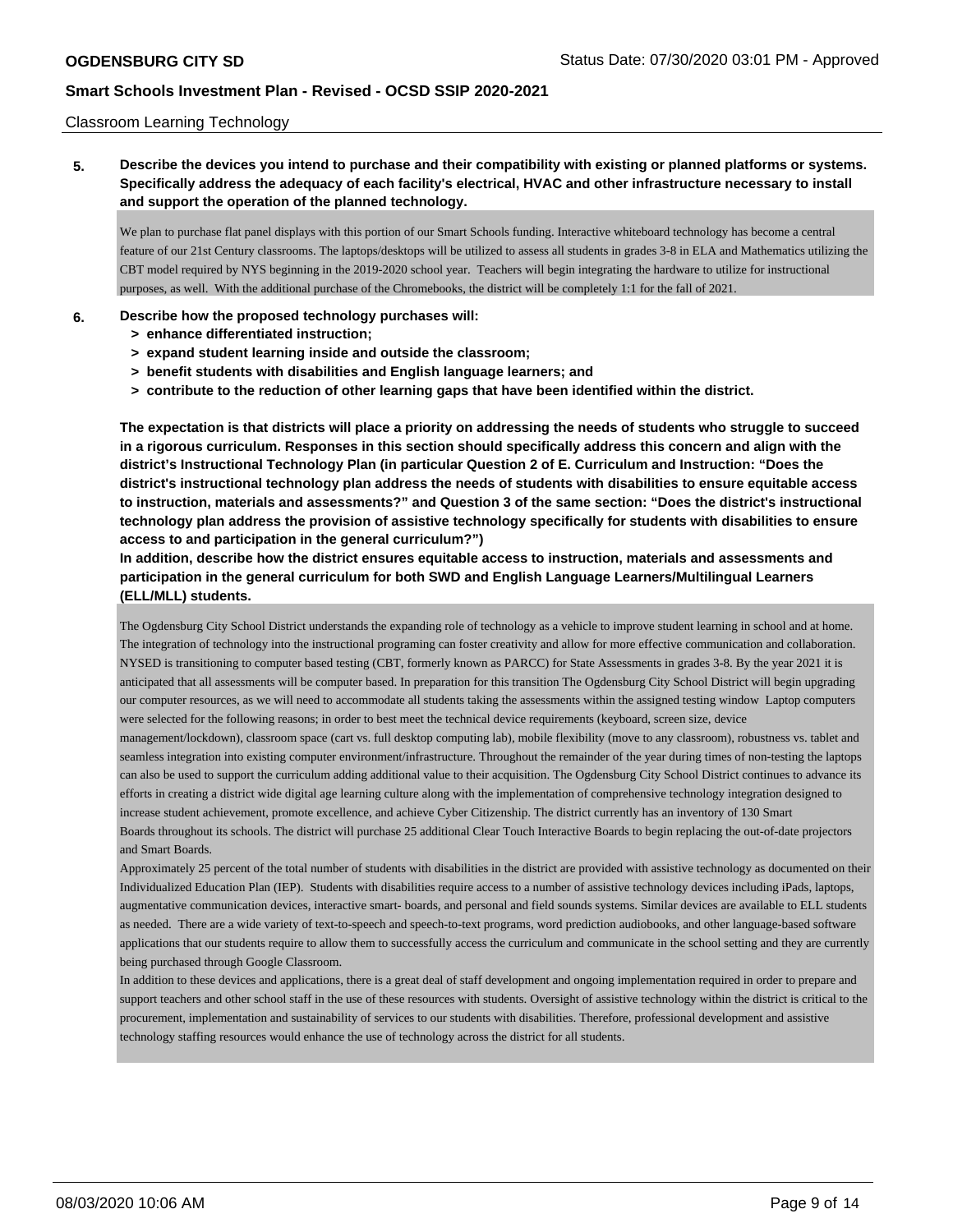### Classroom Learning Technology

## **7. Where appropriate, describe how the proposed technology purchases will enhance ongoing communication with parents and other stakeholders and help the district facilitate technology-based regional partnerships, including distance learning and other efforts.**

The Ogdensburg city School District utilizes a parent portal through the student management system as well as both Google Classroom and Edlilo as Learning Management Systems. This facilitates both communication and blended learning opportunities. Students and Parents will have anytime access to our network and will allow students to enroll in the blended learning classes that the district is currently developing. The district provides public WiFi access to all individuals in or around the campus.

**8. Describe the district's plan to provide professional development to ensure that administrators, teachers and staff can employ the technology purchased to enhance instruction successfully.**

**Note: This response should be aligned and expanded upon in accordance with your district's response to Question 1 of F. Professional Development of your Instructional Technology Plan: "Please provide a summary of professional development offered to teachers and staff, for the time period covered by this plan, to support technology to enhance teaching and learning. Please include topics, audience and method of delivery within your summary."**

Professional development will be provided to promote technological literacy and facilitate the effective use of all appropriate technology for all students, teachers and staff. It will be provided by our own District Instructional Technology Coaches, in district teacher teams and leaders and TEQ online PD. Topics will include Smart Notebook software training, Google Classroom, and online resources aligned with the NYS Common Core Curriculum P12. Instruction will take place in workshops (in district and Model Schools), online via TEQ PD, small groups and 1:1 based on need. Our teachers will have access to the following professional development offerings:

- Embedded, weekly, small-group training in Google Apps for Education for all UPK-12 teachers.
- On-going district-wide training in Google Docs and Google Drive.
- After-school workshops run by technology integrators on Google Classroom and Blackboard.
- External trainers brought in as needed, which included iReady trainers for math
- Individualized Summer Tech Training Program on Instructional Technology Integration. Topics included:Google Drive, Google Docs, Google Sheets, Google Forms, Google Slides, Google Sites, Gmail, Google Calendar, Google Classroom, Adobe Illustrator, Adobe Photoshop, Adobe InDesign, iMovie, iPhoto, CAD and SmartTools.
- Full participation in Model Schools through NERIC.
- Support of conferences and trainings out of district, NYSCATE
- Ed-Law 2D Training regarding PII.
- **9. Districts must contact one of the SUNY/CUNY teacher preparation programs listed on the document on the left side of the page that supplies the largest number of the district's new teachers to request advice on innovative uses and best practices at the intersection of pedagogy and educational technology.**

By checking this box, you certify that you have contacted the SUNY/CUNY teacher preparation program that supplies the largest number of your new teachers to request advice on these issues.

#### **9a. Please enter the name of the SUNY or CUNY Institution that you contacted.**

SUNY Potsdam

**9b. Enter the primary Institution phone number.**

315-267-2670

**9c. Enter the name of the contact person with whom you consulted and/or will be collaborating with on innovative uses of technology and best practices.**

Anthony Betrus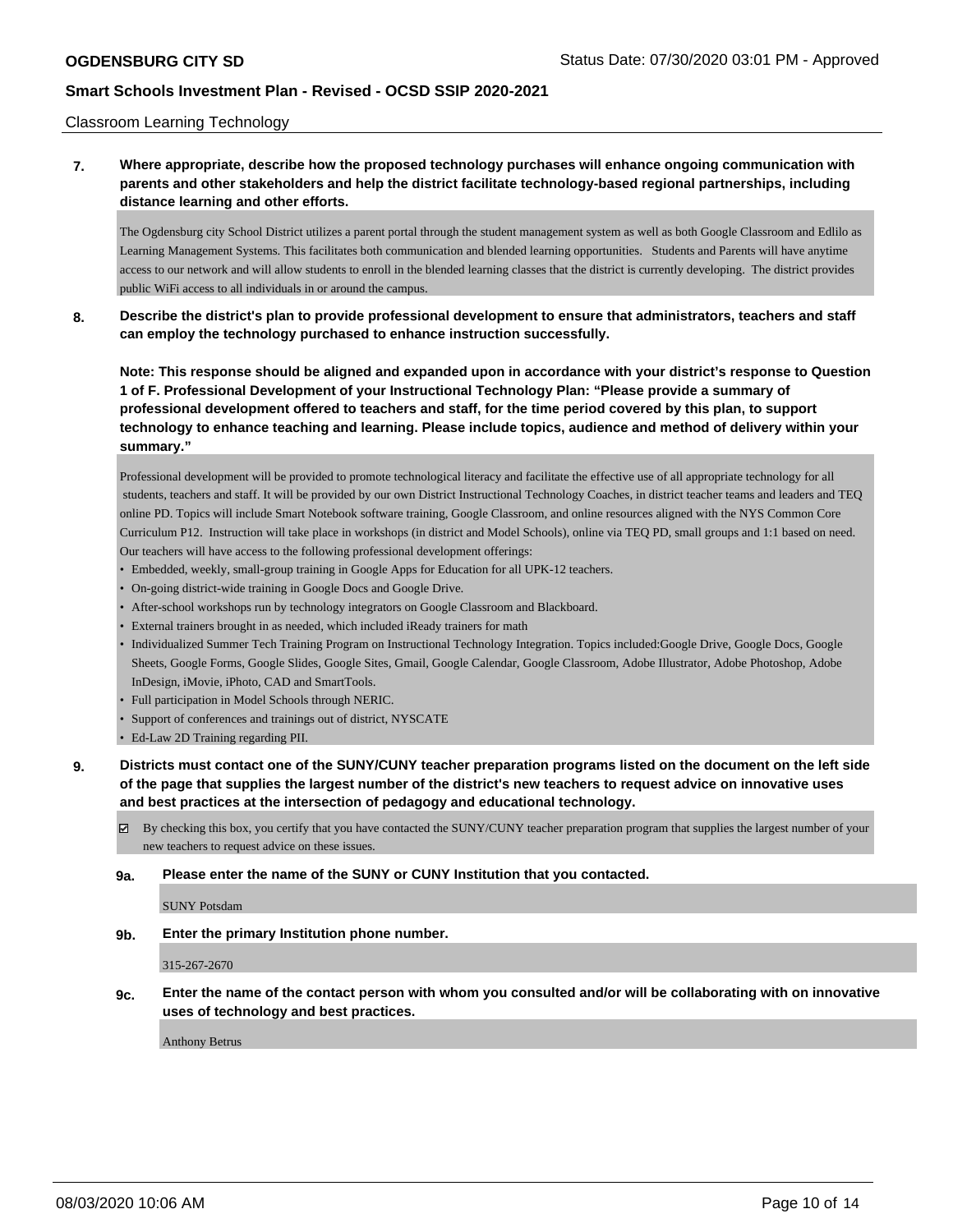### Classroom Learning Technology

**10. To ensure the sustainability of technology purchases made with Smart Schools funds, districts must demonstrate a long-term plan to maintain and replace technology purchases supported by Smart Schools Bond Act funds. This sustainability plan shall demonstrate a district's capacity to support recurring costs of use that are ineligible for Smart Schools Bond Act funding such as device maintenance, technical support, Internet and wireless fees, maintenance of hotspots, staff professional development, building maintenance and the replacement of incidental items. Further, such a sustainability plan shall include a long-term plan for the replacement of purchased devices and equipment at the end of their useful life with other funding sources.**

 $\boxtimes$  By checking this box, you certify that the district has a sustainability plan as described above.

**11. Districts must ensure that devices purchased with Smart Schools Bond funds will be distributed, prepared for use, maintained and supported appropriately. Districts must maintain detailed device inventories in accordance with generally accepted accounting principles.**

By checking this box, you certify that the district has a distribution and inventory management plan and system in place.

#### **12. Please detail the type, quantity, per unit cost and total cost of the eligible items under each sub-category.**

| Select the allowable expenditure<br>type. | Item to be Purchased                 | Quantity | Cost per Item | <b>Total Cost</b> |
|-------------------------------------------|--------------------------------------|----------|---------------|-------------------|
| Repeat to add another item under          |                                      |          |               |                   |
| each type.                                |                                      |          |               |                   |
| <b>Desktop Computers</b>                  | <b>Dell CTO 7070</b>                 | 200      | 624.00        | 124,800.00        |
| <b>Laptop Computers</b>                   | Acer Chrombook Spin 511              | 600      | 356.00        | 213,600.00        |
| <b>Other Costs</b>                        | Google Chrome Management             | 600      | 25.00         | 15,000,00         |
| <b>Other Costs</b>                        | LocknCharge Carrier Charging Station | 24       | 675.00        | 16,200,00         |
| <b>Other Costs</b>                        | LocknCharge Carry Basket (8-Pack)    | 6        | 400.00        | 2,400.00          |
| Interactive Whiteboards                   | ViewSonic Interactive Whiteboard     | 25       | 2.675.00      | 66,875.00         |
| Interactive Whiteboards                   | Viewsonic Network Adapter            | 25       | 45.00         | 1,125.00          |
|                                           |                                      | 1,480    | 4,800.00      | 440,000           |

#### **13. Final 2014-15 BEDS Enrollment to calculate Nonpublic Sharing Requirement (no changes allowed.)**

|            | Public Enrollment | Nonpublic Enrollment | Total Enrollment | l Nonpublic<br>l Percentage |
|------------|-------------------|----------------------|------------------|-----------------------------|
| Enrollment | .585              |                      | 1.585.00         | $\overline{0.00}$           |

### **14. If you are submitting an allocation for Classroom Learning Technology complete this table.**

|                          | Public School Sub-Allocation | <b>Estimated Nonpublic Loan</b><br>Amount<br>(Based on Percentage Above) | <b>Estimated Total Public and</b><br>Nonpublic Sub-Allocation |
|--------------------------|------------------------------|--------------------------------------------------------------------------|---------------------------------------------------------------|
| Interactive Whiteboards  | 68,000.00                    | 0.00                                                                     | 68,000.00                                                     |
| Computer Servers         | (No Response)                | 0.00                                                                     | 0.00                                                          |
| <b>Desktop Computers</b> | 124,800.00                   | 0.00                                                                     | 124,800.00                                                    |
| <b>Laptop Computers</b>  | 213,600.00                   | 0.00                                                                     | 213,600.00                                                    |
| <b>Tablet Computers</b>  | (No Response)                | 0.00                                                                     | 0.00                                                          |
| <b>Other Costs</b>       | 33,600.00                    | 0.00                                                                     | 33,600.00                                                     |
| Totals:                  | 440,000.00                   | 0                                                                        | 440,000                                                       |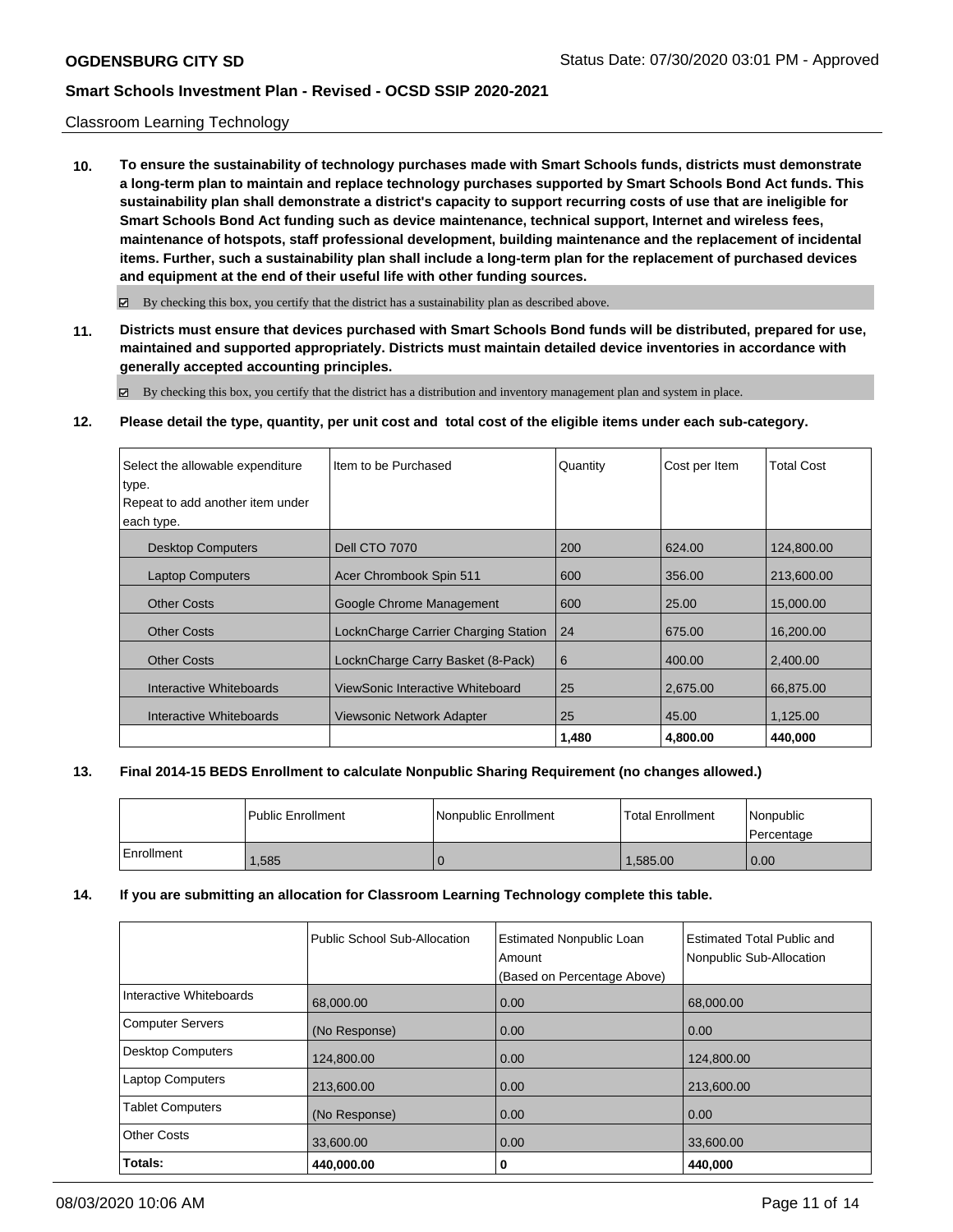#### Pre-Kindergarten Classrooms

**1. Provide information regarding how and where the district is currently serving pre-kindergarten students and justify the need for additional space with enrollment projections over 3 years.**

(No Response)

- **2. Describe the district's plan to construct, enhance or modernize education facilities to accommodate prekindergarten programs. Such plans must include:**
	- **Specific descriptions of what the district intends to do to each space;**
	- **An affirmation that new pre-kindergarten classrooms will contain a minimum of 900 square feet per classroom;**
	- **The number of classrooms involved;**
	- **The approximate construction costs per classroom; and**
	- **Confirmation that the space is district-owned or has a long-term lease that exceeds the probable useful life of the improvements.**

(No Response)

**3. Smart Schools Bond Act funds may only be used for capital construction costs. Describe the type and amount of additional funds that will be required to support ineligible ongoing costs (e.g. instruction, supplies) associated with any additional pre-kindergarten classrooms that the district plans to add.**

(No Response)

**4. All plans and specifications for the erection, repair, enlargement or remodeling of school buildings in any public school district in the State must be reviewed and approved by the Commissioner. Districts that plan capital projects using their Smart Schools Bond Act funds will undergo a Preliminary Review Process by the Office of Facilities Planning.**

**Please indicate on a separate row each project number given to you by the Office of Facilities Planning.**

| Project Number |  |
|----------------|--|
| (No Response)  |  |
|                |  |

**5. Please detail the type, quantity, per unit cost and total cost of the eligible items under each sub-category.**

| Select the allowable expenditure | Item to be purchased | Quantity      | Cost per Item | <b>Total Cost</b> |
|----------------------------------|----------------------|---------------|---------------|-------------------|
| type.                            |                      |               |               |                   |
| Repeat to add another item under |                      |               |               |                   |
| each type.                       |                      |               |               |                   |
| (No Response)                    | (No Response)        | (No Response) | (No Response) | 0.00              |
|                                  |                      | U             | 0.00          |                   |

**6. If you have made an allocation for Pre-Kindergarten Classrooms, complete this table. Note that the calculated Total at the bottom of the table must equal the Total allocation for this category that you entered in the SSIP Overview overall budget.**

|                                          | Sub-Allocation |
|------------------------------------------|----------------|
| Construct Pre-K Classrooms               | (No Response)  |
| Enhance/Modernize Educational Facilities | (No Response)  |
| <b>Other Costs</b>                       | (No Response)  |
| Totals:                                  | 0.00           |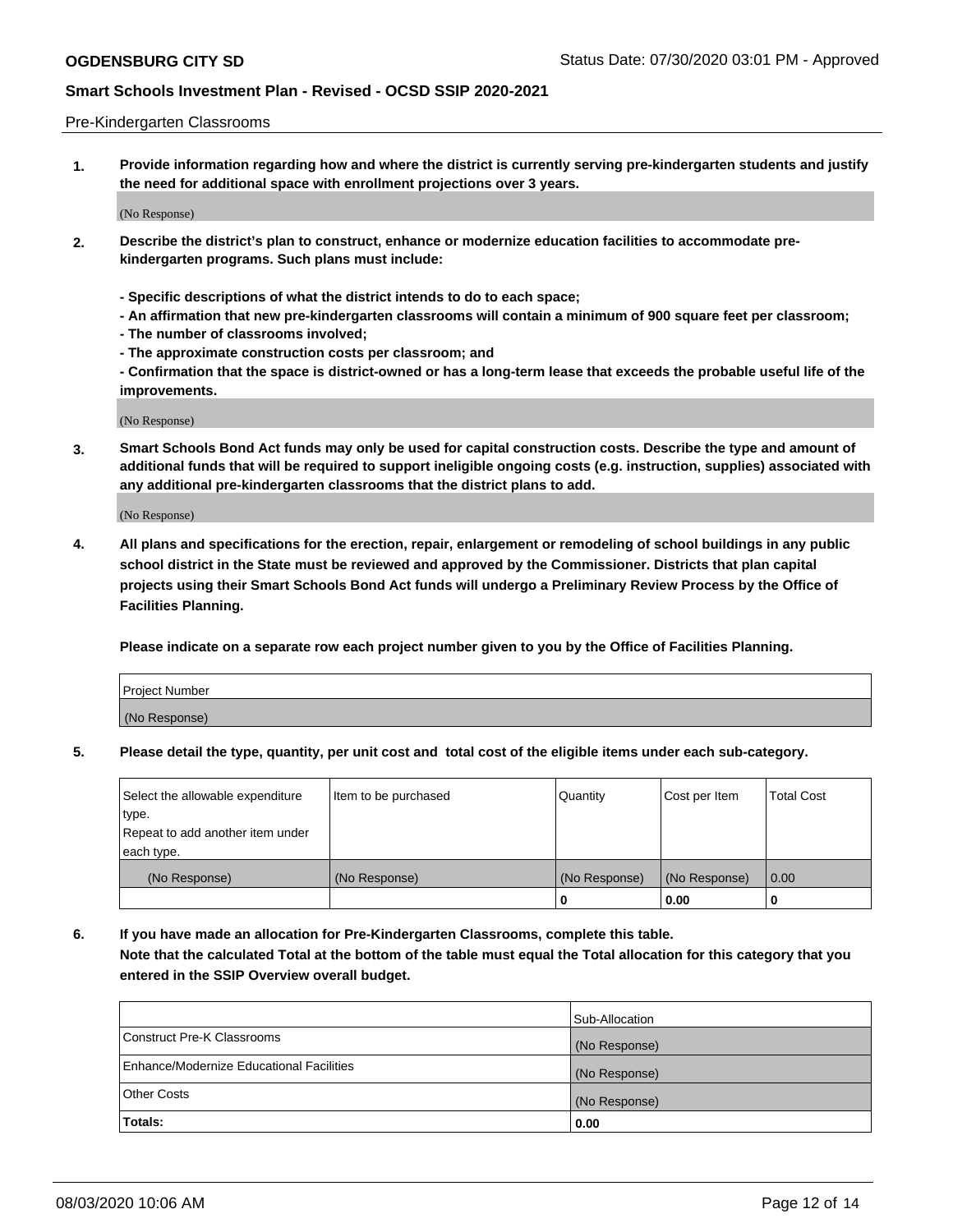Replace Transportable Classrooms

**1. Describe the district's plan to construct, enhance or modernize education facilities to provide high-quality instructional space by replacing transportable classrooms.**

(No Response)

**2. All plans and specifications for the erection, repair, enlargement or remodeling of school buildings in any public school district in the State must be reviewed and approved by the Commissioner. Districts that plan capital projects using their Smart Schools Bond Act funds will undergo a Preliminary Review Process by the Office of Facilities Planning.**

**Please indicate on a separate row each project number given to you by the Office of Facilities Planning.**

| Project Number |  |
|----------------|--|
|                |  |
|                |  |
|                |  |
|                |  |
| (No Response)  |  |
|                |  |
|                |  |
|                |  |

**3. For large projects that seek to blend Smart Schools Bond Act dollars with other funds, please note that Smart Schools Bond Act funds can be allocated on a pro rata basis depending on the number of new classrooms built that directly replace transportable classroom units.**

**If a district seeks to blend Smart Schools Bond Act dollars with other funds describe below what other funds are being used and what portion of the money will be Smart Schools Bond Act funds.**

(No Response)

**4. Please detail the type, quantity, per unit cost and total cost of the eligible items under each sub-category.**

| Select the allowable expenditure | Item to be purchased | Quantity      | Cost per Item | Total Cost |
|----------------------------------|----------------------|---------------|---------------|------------|
| ∣type.                           |                      |               |               |            |
| Repeat to add another item under |                      |               |               |            |
| each type.                       |                      |               |               |            |
| (No Response)                    | (No Response)        | (No Response) | (No Response) | 0.00       |
|                                  |                      | u             | 0.00          |            |

**5. If you have made an allocation for Replace Transportable Classrooms, complete this table. Note that the calculated Total at the bottom of the table must equal the Total allocation for this category that you entered in the SSIP Overview overall budget.**

|                                                | Sub-Allocation |
|------------------------------------------------|----------------|
| Construct New Instructional Space              | (No Response)  |
| Enhance/Modernize Existing Instructional Space | (No Response)  |
| Other Costs                                    | (No Response)  |
| Totals:                                        | 0.00           |